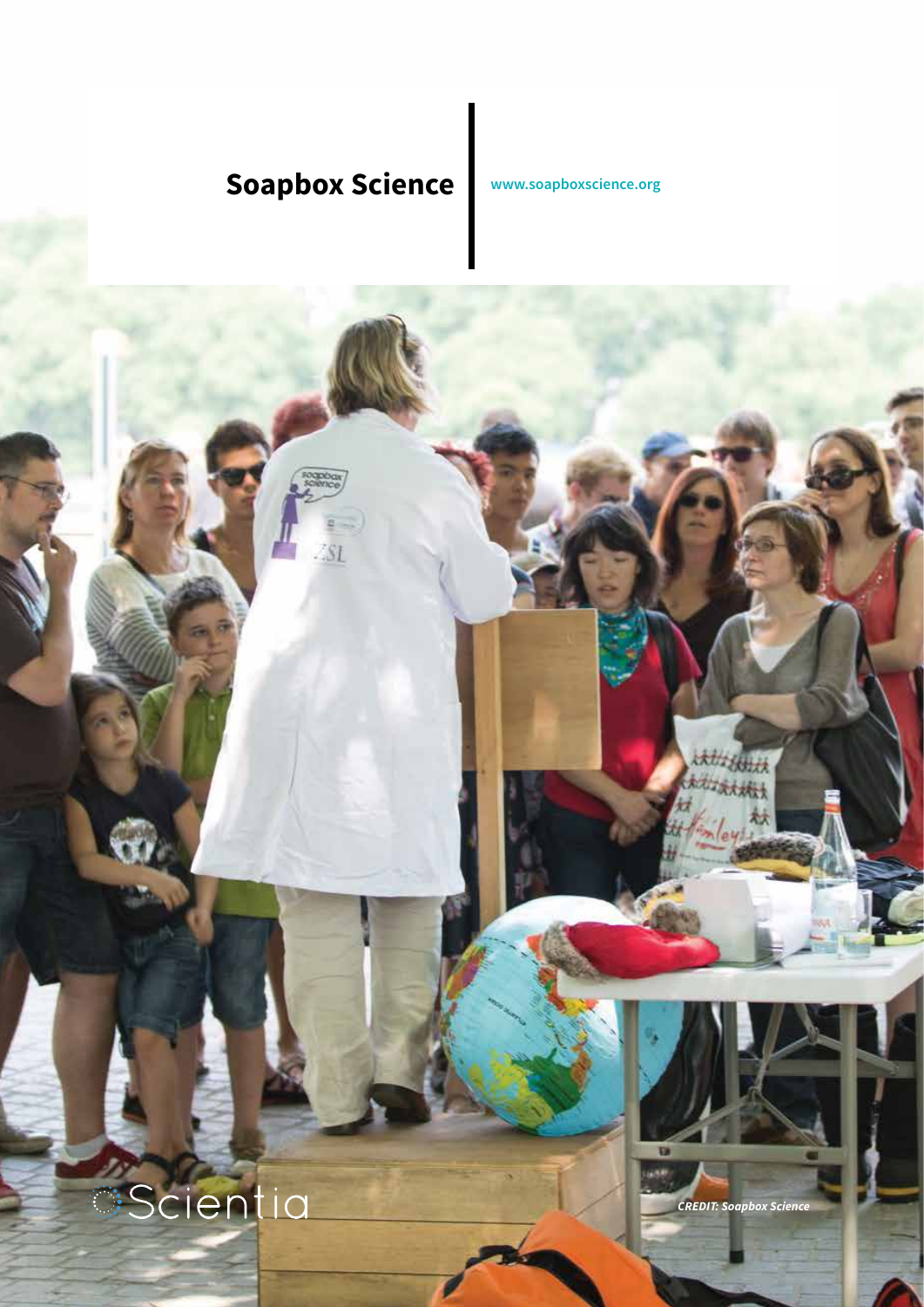

## **SOAPBOX SCIENCE**



Soapbox Science was founded as a public outreach platform for promoting women scientists and their research. Now in its seventh year, Soapbox Science takes female scientists out of the lab and onto the streets, to talk to the passing, unsuspecting public about science. Using a format inspired by Hyde Park's famous Speaker's Corner in London, the researchers stand on soapboxes (up-turned crates), while enthralling children and adults alike with their latest scientific discoveries.

In this exclusive interview, we have had the pleasure of speaking with the two co-founders of Soapbox Science – Dr Seirian Sumner of University College London and Dr Nathalie Pettorelli of the Institute of Zoology. Here, the pair tell us about Soapbox Science's work in bringing science to the public, promoting women scientists, and encouraging girls to pursue STEM careers.



*Alba Maiques-Diaz at Manchester in 2016. CREDIT: Joanne Pennock*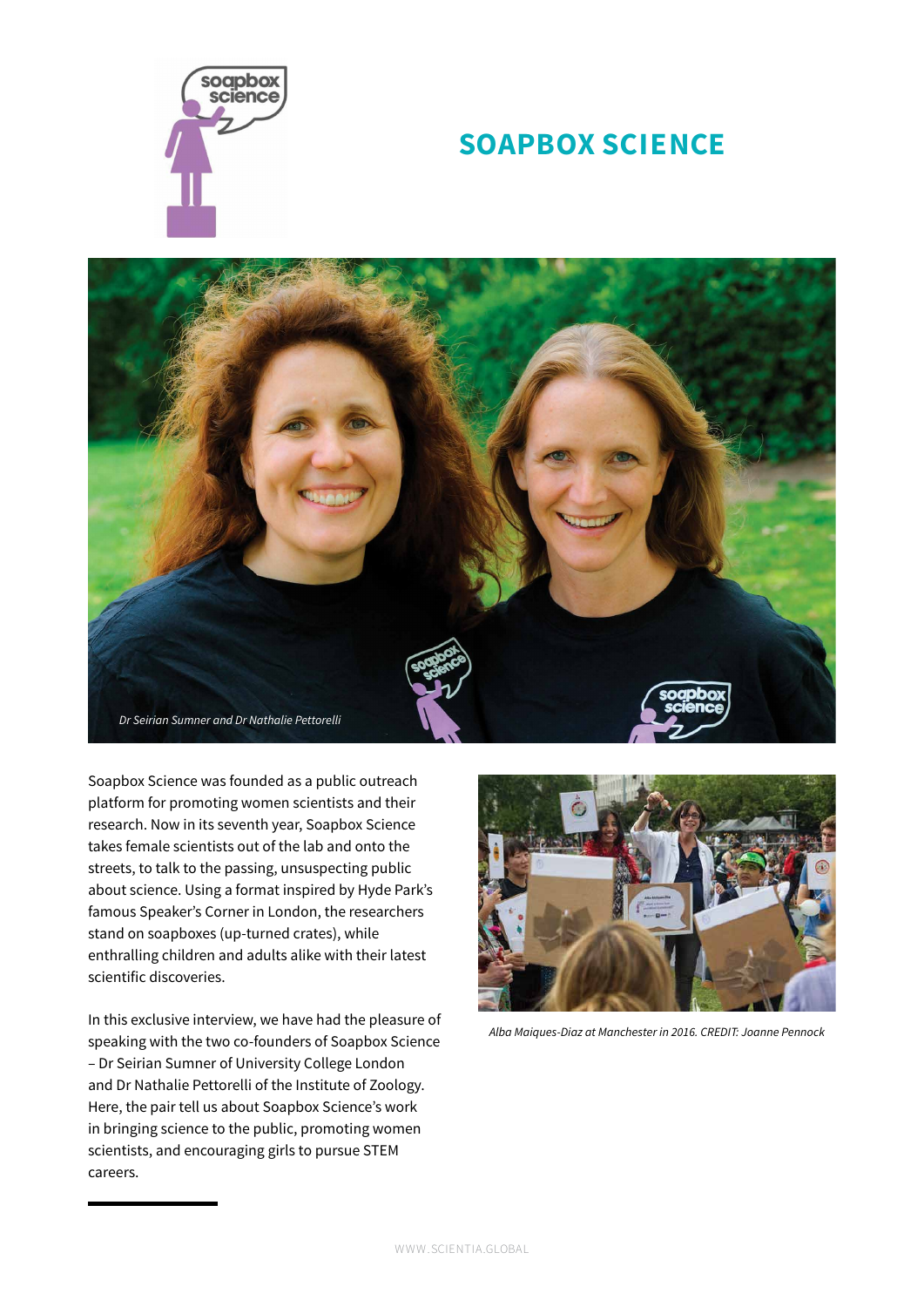### **'By giving female scientists a (literal) pedestal from which to talk about their science, they enjoy the exposure, media interest and confidence boost that we hope can make a real difference to their careers'**



#### **To begin, please tell us a bit about Soapbox Science's mission.**

**Nathalie:** Our initiative has two missions. Firstly, Soapbox Science aims to bring science to the public who would not otherwise seek out, or have the inclination or opportunity, to meet a scientist and learn first-hand about their work. Our format embraces the idea of widening participation in science: influencing not only children, but also families and peers, such that they are encouraged and supported to go on to be a scientist. We particularly hope that our efforts will help generate a new generation of young women who have the courage, confidence and passion to follow science as a career, with no prejudice or bias in their way.

Secondly, it aims to raise the profile of our speakers and contribute to furthering their careers in STEM. It's early days yet, but we seem to be hitting our goal! Our speakers tell us how taking part in Soapbox has attracted invitations for committee memberships, plenary lecturers, ambassador roles, and promotions within their working environments. By giving female scientists a (literal) pedestal from which to talk about their science, they enjoy the exposure, media interest and confidence boost that we hope can make a real difference to their careers.

#### **Both of you founded Soapbox Science back in 2010 – what gave you the idea to set up such an organisation?**

**Seirian:** We were both sad to see our female peers disappear around us, as we progressed in our careers. As we grew up in the science community, we met fewer and fewer of our female colleagues and friends from our PhD or postdoc days, many of which we know left science altogether. At that point in time, we were lucky enough to be working in a relatively gender-balanced scientific institution (Institute of Zoology, ZSL), but we soon realised that we were in an unusual situation.

This realisation came into sharp focus when we both won L'Oreal For Women in Science Fellowships: these awards marked our achievements as early career women in science, giving us a confidence (and financial!) boost. These awards also made us wake up to the real issue of gender inequality in the science community.

We wanted to make a difference: we knew we couldn't move mountains. So, we settled for a cheap, no-frills, transportable solution that challenges the public's perceptions about gender equality issues in science and raises the profile of the female scientists we see around us.

 **As you mention, there are still much fewer women than men in top academic positions in the UK and internationally – what do you believe are the main reasons behind this?**